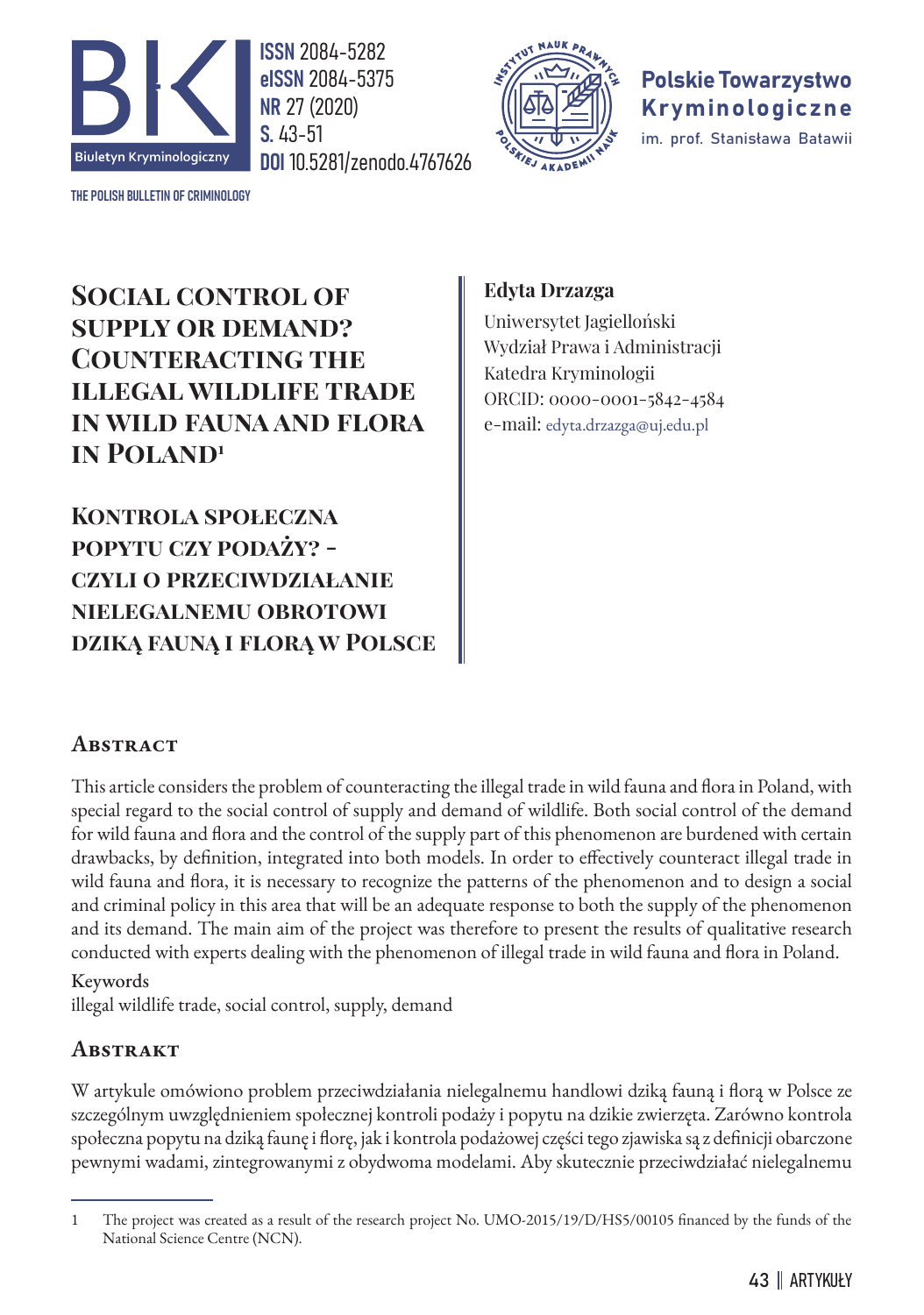handlowi dziką fauną i florą konieczne jest rozpoznanie wzorów tego zjawiska i zaprojektowanie takiej polityki społecznej i kryminalnej w tym zakresie, która będzie adekwatną odpowiedzią zarówno na jego podaż, jak i popyt. Głównym celem projektu było zatem przedstawienie wyników badań jakościowych przeprowadzonych z ekspertami zajmującymi się zjawiskiem nielegalnego handlu dziką fauną i florą w Polsce.

#### Słowa kluczowe

nielegalny obrót dziką fauną i florą, kontrola społeczna, podaż, popyt

## **1. Introduction. Low risk, high profit**

The condition of ecosystems on a global scale is deteriorating at a rate unprecedented in human history, and the rate of extinction of species of wild fauna and flora continues to increase. As a result of these changes, the foundations of natural sources, food security, health and quality of life are threatened worldwide.

In 2020, an IPBES report was prepared, presenting a picture of the relationship between economic development paths and their impact on nature, as well as it included an assessment of the changes that have occurred over the last five years.<sup>2</sup> According to the data collected, the average abundance of native species in most major terrestrial habitats has declined by at least 20%, mainly since 1900. More than 40% of amphibian species, almost 33% of reef-forming corals and over a third of all marine mammals are threatened with extinction. In addition, it has been shown that since the 16th century, at least 680 species of vertebrates have disappeared from the face of the Earth, and more than 9% of all domesticated mammalian species used for food and agriculture had died out by 2016. Another 1,000 species remain under threat. Additionally, the number of invasive alien species in each of the 21 countries surveyed has increased by approximately 70% since 1970.3

The authors of the report ranked the causes of this disturbing state of affairs via 5 groups of factors with the most far-reaching global effects. These are, in descending order, from the smallest scale of impact: (1) changes in the use of land and sea; (2) direct exploitation of plants and animals; (3) climate change; (4) pollution; and (5) invasive alien species.<sup>4</sup>

The problem of illegal trade in wildlife is associated with as many as two out of the 5 co-determinants. We are talking about the exploitation of animals and the introduction of invasive plant and animal species that supersede the native ones.<sup>5</sup>

The world is struggling with the increasing scale and extent of wildlife trafficking, which is threatening to undo decades of biodiversity conservation achievements. Wildlife crime is a big business that has grown in the wake of the globalization of international trade networks. Organized crime groups smuggle and trade wild animals and their parts as an alternative to traditional smuggling activities such as drugs and weapons. The incentive to engage in this practice is the high profit it provides and the low risks of the criminal activity being discovered, and thus suffering any negative consequences from it.6 This is accompanied by widespread

<sup>2</sup> S. Brondizio, J. Settele, S. Díaz, H.T. Ngo (eds.), *The IPBES' 2019 Global Assessment Report on Biodiversity and Ecosystem Services*, IPBES, Bonn 2019,<https://ipbes.net/global-assessment> [available: 20.09.2020].

<sup>3</sup> Ibidem – chapter 2.2.

<sup>4</sup> Ibidem – *Supplementary materials SM2.1.*

<sup>5</sup> See e.g.: T. Wyatt*, Wildlife Trafficking. A Deconstruction of the Crime, the Victims and the Offenders*, Palgrave Macmillan, Basingstoke 2013, pp. 41-43; W. Pływaczewski, *Kryminologia wobec problemu gatunków inwazyjnych* [Criminology and the problem of invasive species], [in:] W. Pływaczewski, E. Zębek, J. Narodowska (eds.), *Odpowiedzialność za środowisko z perspektywy prawa, kryminologii i nauk przyrodniczych* [Responsibility for the environment from the perspective of law, criminology and natural sciences], Difin, Warszawa 2020, pp. 78-136.

<sup>6</sup> See e.g.: *Illicit Trade: Converging Criminal Networks. OECD Reviews of Risk Management Policies, OECD Publishing*, OECD, Paris 2016; D. Cook, M. Roberts, J. Lowther, *The International Wildlife Trade and Organised Crime: a Review of the Evidence and the Role of the UK*, Godalming, Wolverhampton 2002, p. 6, [https://www.academia.edu/8178488/The\\_International\\_](https://www.academia.edu/8178488/The_International_Wildlife_Trade_and_Organised_Crime_a_review_of_th) [Wildlife\\_Trade\\_and\\_Organised\\_Crime\\_a\\_review\\_of\\_the\\_evidence\\_and\\_the\\_role\\_of\\_the\\_UK](https://www.academia.edu/8178488/The_International_Wildlife_Trade_and_Organised_Crime_a_review_of_th) [available: 11.10.2020]; T. Wyatt, *Green Criminology & Wildlife Trafficking: The Illegal Fur and Falcon Trades in Russia Far East*, LAP Lambert Academic Publishing, Saarbruecken 2012, pp. 77-81; R. Walters, *Organized crime and the environment,* [in:] G. Bruinsma, D. Weisburd (eds), *Encyclopedia of Criminology and Criminal Justice,* Springer, New York 2016, pp. 3368-3375.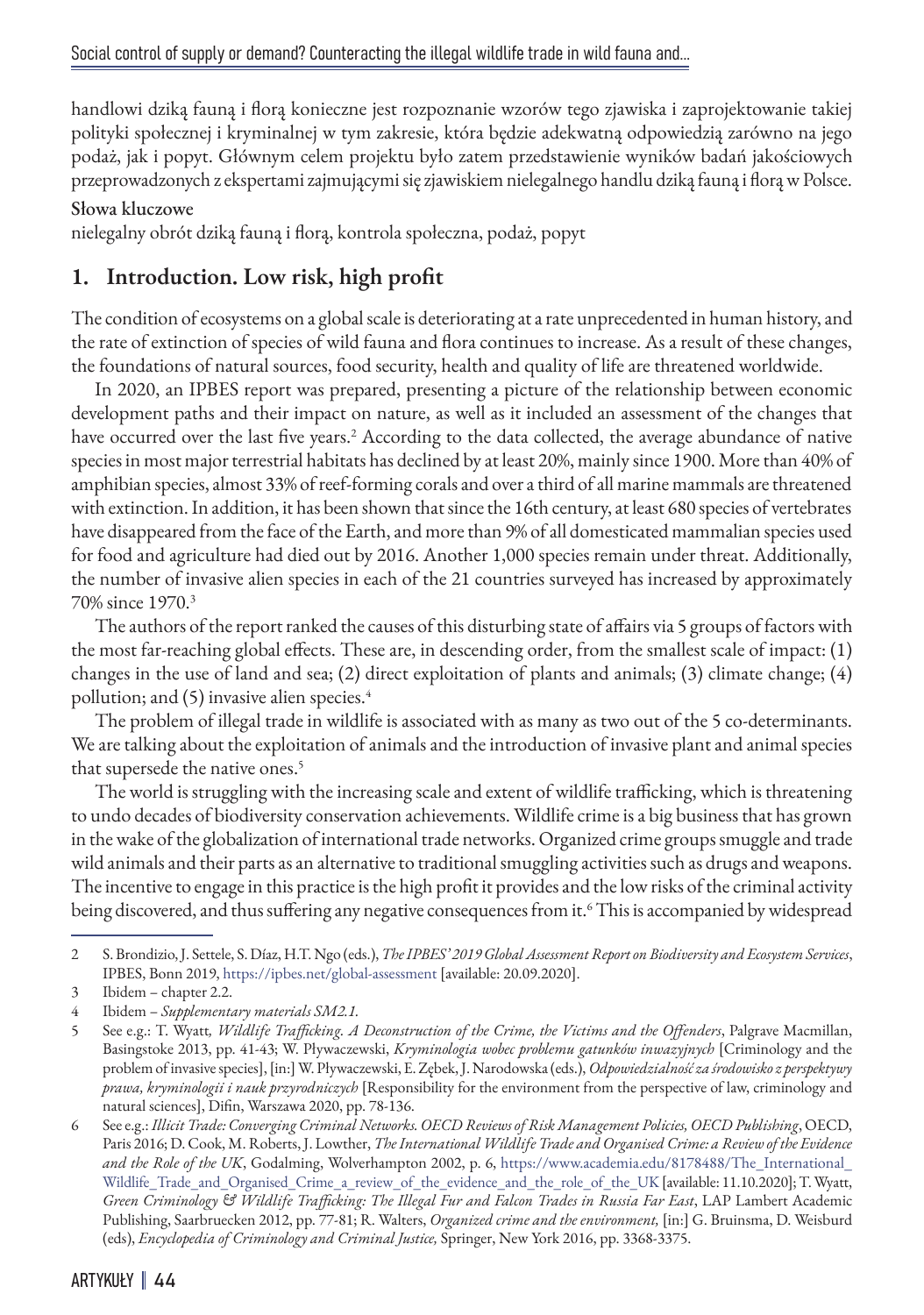corruption among officials, obsolete legal regulations, the low priority given to the issue by control agencies, the so-called green crimes and lenient sentences in cases. Experts point out the fact that rhinoceros horns, ivory and tiger parts continue to be openly sold at high prices among consumers, especially in Asia. It is related to the spread of traditional Asian medicine (hereinafter referred to as TAM there. Traditional Asian medicine is approx. 5000 years old and is an integral part of the culture and tradition passed from generation to generation.7 In Vietnam, the widespread myth that a rhino horn can cure cancer has led to massive poaching in South Africa and made the price of a rhino horn compete with the price of gold.8

However, obtaining reliable data on the value of the illegal wildlife trade is almost impossible. Some examples of the illegal wildlife trade are well known and described, such as the poaching of elephants to obtain ivory and tigers to obtain their skins and bones.' But countless other species are also over-exploited, ranging from sea turtles to rare tree species. It should be noted here that not all trade in wildlife is illegal. Thousands of plant and animal species are harvested from their natural environment and then legally sold as food, pets, ornamental plants, souvenirs and medicines. A crisis comes as more and more wildlife is being exploited unsustainably – posing a direct threat to the survival of many species in the wild. However, in addition to significant and often irreversible impacts on biodiversity, wildlife trafficking can have profound impacts on health, economic development and society governance in both countries of origin and consumers.<sup>10</sup>

Therefore, in order to limit the overexploitation of many wild plants and animals for commercial purposes, various types of legal solutions have been introduced around the world. One of them is national species protection, which consists of prohibiting or restricting the acquisition of endangered species from nature. Countries with specimens of such fauna and flora are often unable to effectively protect their populations on their own. For this reason, national and international legal regulations have been introduced around transportation across borders. However, due to the low disclosure of smuggling cases, many countries have introduced additional legal provisions regulating the commercial use of plants and animals of protected species. In addition, many countries have banned the possession of specimens of illegal or undocumented origin. Moreover, failure to comply with is considered a broadly understood illegal trade in wildlife in endangered species.<sup>11</sup>

### **2. What works? That is, the types of responses to the problem of illegal trade in wild fauna and flora**

It is possible to indicate at least two divisions of the response to illegal trade in wildlife, distinguished on the basis of the following criteria: 1) the degree of repression towards the perpetrators; 2) the main recipients of the reaction. In the first case, the actions taken are based on legal provisions and extend between two poles: criminalization and regulation. Criminalization is the rarest of prospects because most anthropocentric societies treat the environment as one of their available resources. The most far-reaching variation of this approach assumes the complete ban of the market of wild animals and plants that belong to the category of endangered species. In the long run, this decision would allow their population to recover. In practice, this model is based on various degrees of criminalization of individual acts that may constitute offenses or crimes. In contrast, the regulatory model allows wildlife trade under certain conditions. The regulation of the problem with the use of the administrative system, trade monitoring and setting limits is characteristic

<sup>7</sup> T. Wyatt*, Wildlife Trafficking …,* op.cit., pp. 28-31.

<sup>8</sup> *Rhino horn: our perspectives on trade,* <https://www.traffic.org/what-we-do/perspectives/trade-in-rhino-horn/> [available: 20.01.2021].

R.W.Y. Wong, *The organization of the illegal tiger parts trade in China*, "British Journal of Criminology" 2015, vol. 56, no 5, pp. 995-1013.

<sup>10</sup> See e.g. T. Wyatt, *Wildlife Trafficking* …, op.cit., pp. 39-58.

<sup>11</sup> E. Drzazga, *Kontrola społeczna nielegalnego obrotu dziką fauną i florą w Polsce* [Social control of illegal wildlife trade in Poland], [in:] Ł. Pilarz (ed.), *Prawo publiczne i prawo karne w XXI wieku. Wybrane zagadnienia* [Public law and criminal law in the 21st century. Selected issues], Wydawnictwo Tygiel, Lublin 2019, pp. 103-112.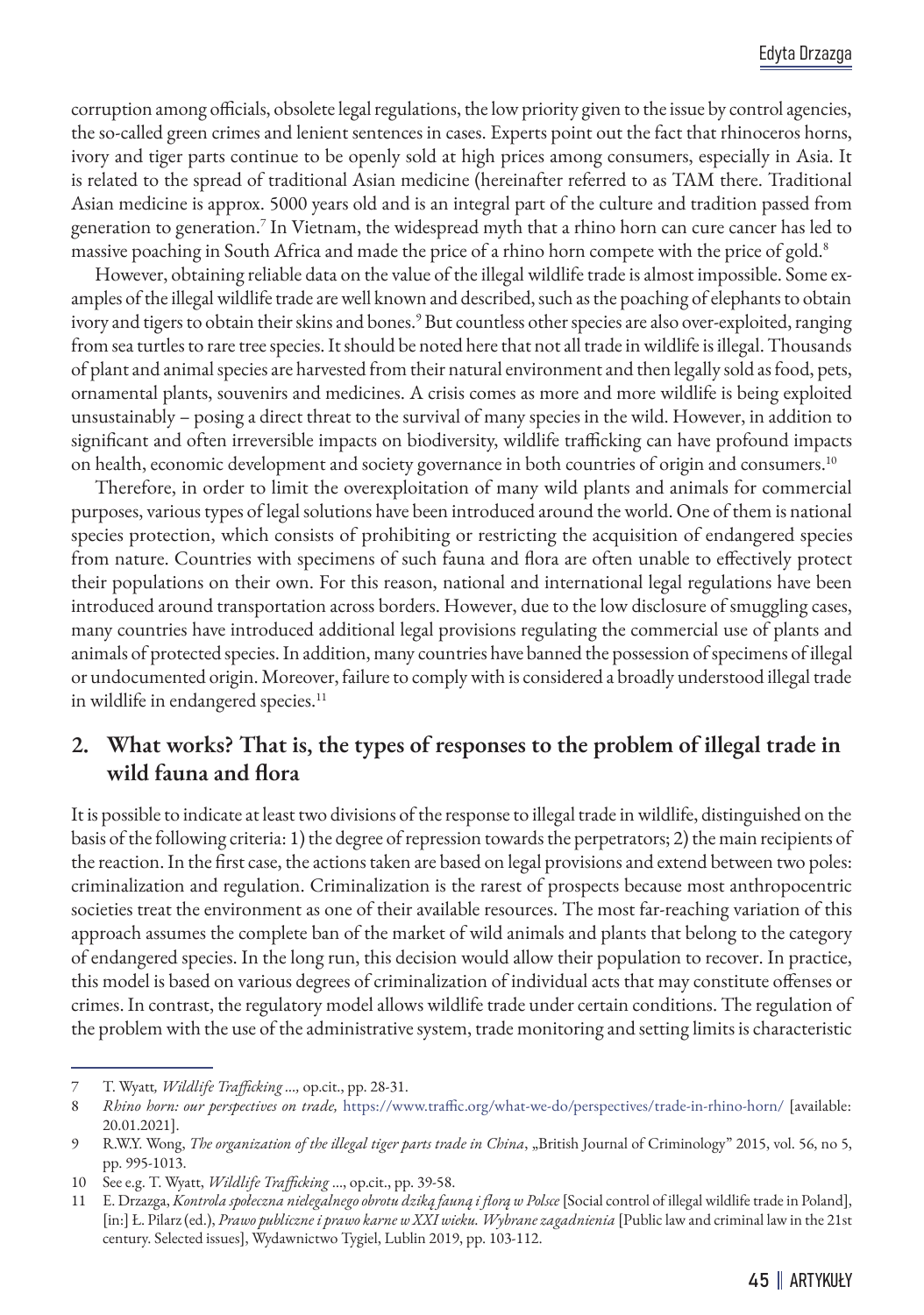for this model.<sup>12</sup> Moreover, this model is close in its nature to the principles underlying The Convention on International Trade in Endangered Species of Wild Fauna and Flora (hereinafter CITES),13 which is the main international regulation covering the trade of wild fauna and flora. It is fundamentally based on the anthropocentric assumption and the related concern for ensuring the continuity of the exploitation of natural resources. Parties to the Convention undertake to issue appropriate regulations to protect endangered species listed in CITES. Therefore it depends on the individual country whether it will implemented be through criminalization or regulation, or otherwise.

The second division determines the models of reactions to the phenomenon that extend between the two ends of the continuum: supply control and demand control. The aforementioned responses to the wildlife trade have been focused – and mostly still are focused – on the supply side of the phenomenon.<sup>14</sup> However, in recent years, there has been an increased emphasis on the control of wildlife demand by influencing people to voluntarily change their consumer behavior.<sup>15</sup> This increased focus on consumers and demand has led to the launch of numerous campaigns designed to influence consumers of wildlife. These campaigns have been labeled in a variety of ways, from awareness raising and environmental education to human-centered design and social marketing.<sup>16</sup>

Both the social control of the demand for wild fauna and flora and the control of the supply part of this phenomenon are burdened with certain drawbacks, by definition, integrated into both models. First, the supply-side interventions on which traditional social control of the phenomenon is based have not proven to be effective enough. Despite measures taken against the illegal sourcing of wildlife, the threat of extinction for species such as elephants, rhinoceros, pangolins and other valuable taxa continues to progress, which is driven by demand not declining. Widespread formalized control activities that are based on normative changes, i.e. increasing the scope of criminalization or penalizing certain acts, do not prompt people to stop consuming wildlife or to change consumption patterns to more sustainable ones. In addition, discussions conducted by criminologists on the processes of criminalization of various acts and their unintended consequences provide important conclusions that should not be ignored when designing the social control of illegal trade in wild fauna and flora. In the context of, for example, drug crimes, it is indicated that drug prohibition aimed at discouraging people from using drugs also has opposite effects. This is due to a mechanism that Herbert Packer calls the 'crime tariff'.17 This phenomenon boils down to the fact that by criminalizing a good or service for which the demand is stable and will continue to exist in the future, the price increases significantly above the market price. This is due to the fact that suppliers of goods or services risk criminal liability, and they compensate for this risk through a high mark-up. As a result, activities related to the production and sale of drugs are becoming risky activities, but very lucrative from an economic point of view. No wonder then that organized crime groups are involved. Similar processes can be observed in the case of trade in wildlife, especially when the "subject" includes such rare species as rhinoceros, elephants or polar bears. The sheer uniqueness of the products obtained (horns, tusks, various parts of the body, e.g. scales, gallbladder, etc.) increases their market price, which is additionally raised due to the criminalization tax imposed by poachers, traders and other perpetrators seeking profit.

Thus, acting solely through coercive measures on the perpetrators of wildlife trafficking is not always a sufficient, appropriate and suitable response. This is especially true when such actions are introduced in

<sup>12</sup> T. Wyatt, *Wildlife Trafficking...,* op.cit, pp. 106-111.

<sup>13</sup> Konwencja o międzynarodowym handlu dzikimi zwierzętami i roślinami gatunków zagrożonych wyginięciem, sporządzona w Waszyngtonie dnia 3 marca 1973 r. [The Convention on International Trade in Endangered Species of Wild Fauna and Flora], Dz.U. 1991 No 27 item 112.

<sup>14</sup> D. Verissimo, A.K.Y. Wan, *Characterizing efforts to reduce consumer demand for wildlife products*, "Conservation Biology" 2019, vol. 33, no 3, pp. 623-633.

<sup>15</sup> S. Greenfield, D. Verissimo, *To what extent is social marketing used in demand reduction campaigns for illegal wildlife products? insights from elephant ivory and rhino horn*, "Social Marketing Quarterly" 2018, vol. 25, no 1, pp. 40-54.

<sup>16</sup> A. Olmedo, V. Sharif, E. Milner‐Gulland, *Evaluating the design of behaviour change interventions: A case study of rhino horn in*  Vietnam, "Conservation Letters" 2017, vol. 11, no 1, pp. 1-9, [https://doi.org/10.1111/conl.12365.](https://doi.org/10.1111/conl.12365)

<sup>17</sup> H. Packer, *The crime tariff*, "The American Scholar" 1964, vol. 33, no 4, pp. 551-557.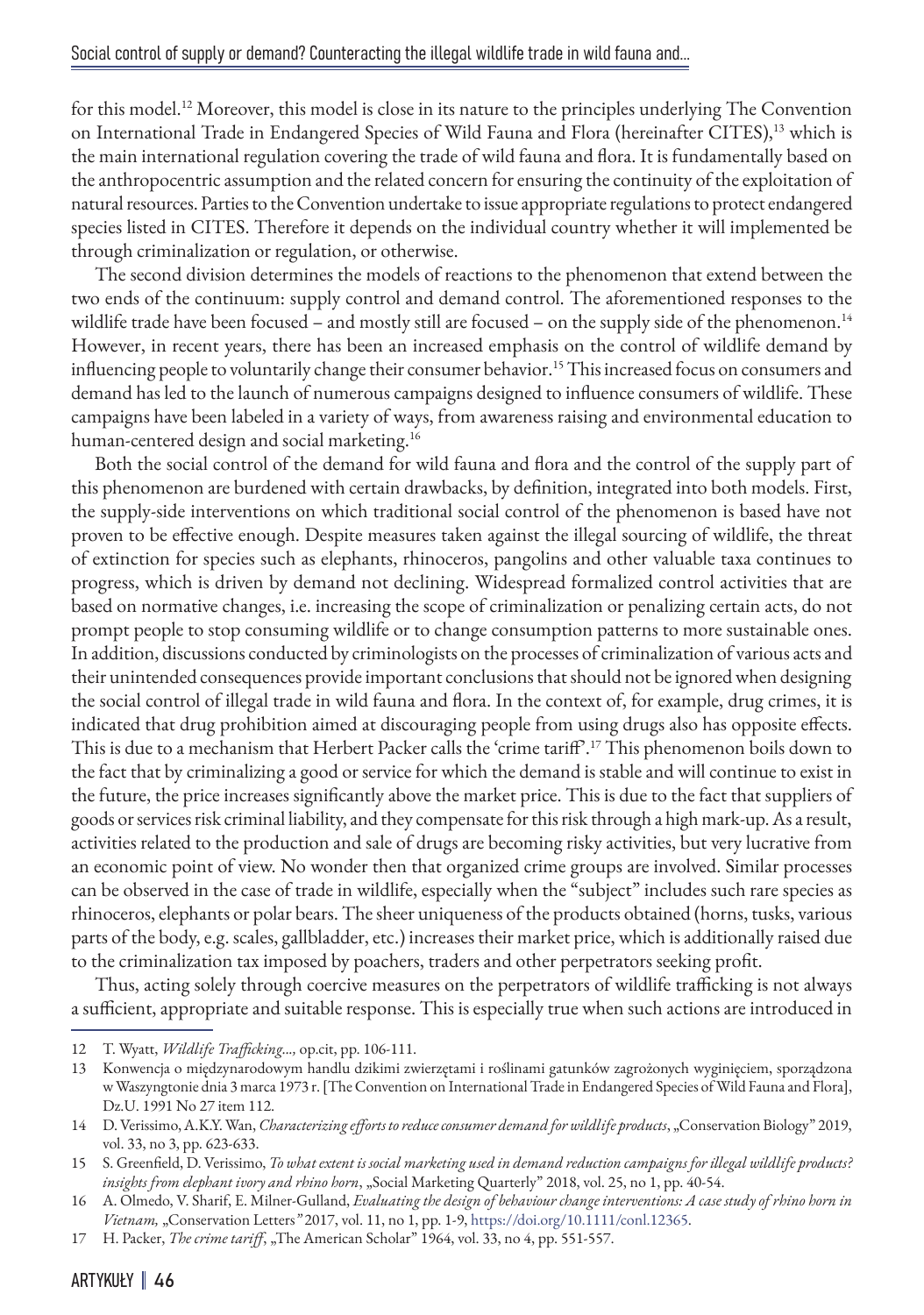a hurry, in response to public pressure, or in response to a specific social problem, and are not preceded by an in-depth diagnosis of the problem and its causes. Then, measures taken in the field of destructive control not only fail to limit the scale of the phenomenon being combated, but may also lead to unintended undesirable effects.18

The failure of the coercive model has led environmentalists to seek ways to replace the system of prohibitions and orders with actions that will lead to voluntary changes in human behavior. Examples of such activities are interventions in the field of behavioral economics, environmental education and social marketing campaigns. This is because influencing demand requires understanding consumers' motivations and the key factors that drive it. However, it also points to possible shortcomings in actions aimed at voluntarily changing the behavior of potential consumers of wild fauna and flora.<sup>19</sup>

Firstly, success in this regard may be partial at best. The expectation of changing the behavior of the entire target group with one intervention is unrealistic. In addition, campaigns promoting alternative behavior around the target being combated are twice as effective as those aimed solely at reducing behavior.

Secondly, success can be costly, and interventions to reduce the demand for wild plants and animals or their derivatives have low budgets due to the low priority given to the phenomenon by governments.

Thirdly, success may depend on gaining direct benefits from abandoning the current behavior. Interventions to change human behavior often focus on positive exchange, where the adoption of the new behavior is encouraged, promoting its benefits and pointing to cost savings for the target group. However, in the case of the protection of wild fauna and flora, it is difficult to point to direct, immediate benefits of abandoning the exploitation of nature. It is easier to invoke the avoidance of the risk of spreading of zoonoses as a possible consequence of abandoning the consumption of wild animals. This means that interventions reducing demand must rely more on highlighting the costs of continuing wildlife-related consumer behavior.<sup>20</sup>

Fourthly, the success depends on cultural contexts. This finding is consistent with the principle known as the 'Lindy effect'*.* 21 According to this rule, older ideas and technologies are more likely to outlast their newer alternatives. This may help to explain why reducing the demand for wildlife is more difficult in countries where consumption of wildlife is strongly supported culturally. This brings us closer to answering the question of why demand for ivory – a traditional sculptor's material for thousands of years – remains high in China, despite huge efforts by governments and NGOs to counteract it. It can therefore be concluded that where illegal behavior is deeply rooted in culture, it may be more difficult to eliminate it. Therefore, expectations regarding the effectiveness of the implemented strategies should be adjusted or first focused on less difficult to control violations of the law.22

Fifthly, there is no guarantee that promoting an acceptable substitute for current behavior will be successful. It is generally believed that it is easier to modify existing behavior than to eliminate it entirely.<sup>23</sup> In order to protect wild fauna and flora from overexploitation, the promotion of culturally acceptable, farmed or synthetic substitutes has often been suggested. It can therefore be assumed that a user of traditional Chinese medicine may be more inclined to replace a herbal tonic with a bear bile tonic than to switch to Western medicine entirely. However, this strategy is not delivering the expected results for those wildlife consumers who value the possession, consumption or use of wild plants and animals because of their exotic nature and

<sup>18</sup> E. Drzazga, *Nielegalny obrót dziką fauna w świetle zielonej kryminologii* [The illegal trade of wild fauna in the light of green criminology], [in:] B. Błońska, W. Gogłoza (eds.), *Sprawiedliwość dla zwierząt* [Animal Justice], INP PAN, Warszawa 2017, pp. 90-108,<http://e-bp.inp.pan.pl/xmlui/handle/123456789/48>[available: 14.03.2021].

<sup>19</sup> L. Thomas-Walters, *Taking a more nuanced look at behavior change for demand reduction in the illegal wildlife trade*, "A Journal of the Society for Conservation Biology" 2020, vol. 2, no 9, pp. 1-10,<https://www.doi.org/10.1111/csp2.248>.

<sup>20</sup> G. McDonald, M. Wilson, D. Veríssimo, R. Twohey, M. Clemence, D. Apistar, G. Vianna, *Catalyzing sustainable fisheries management though behavior change interventions Gavin*, "Conservation Biology" 2020, vol. 34, no 5, pp. 1176-1189, [https://](https://doi.org/10.1111/cobi.13475) [doi.org/10.1111/cobi.13475](https://doi.org/10.1111/cobi.13475).

<sup>21</sup> N. Taleb, *Antifragile: Things that Gain from Disorder*, Random House, New York 2012, p. 514.

<sup>22</sup> For instance decriminalization of possessing small amounts of derivatives of wildlife.

<sup>23</sup> L. Thomas-Walters, *Taking a more…*, op.cit., p. 5.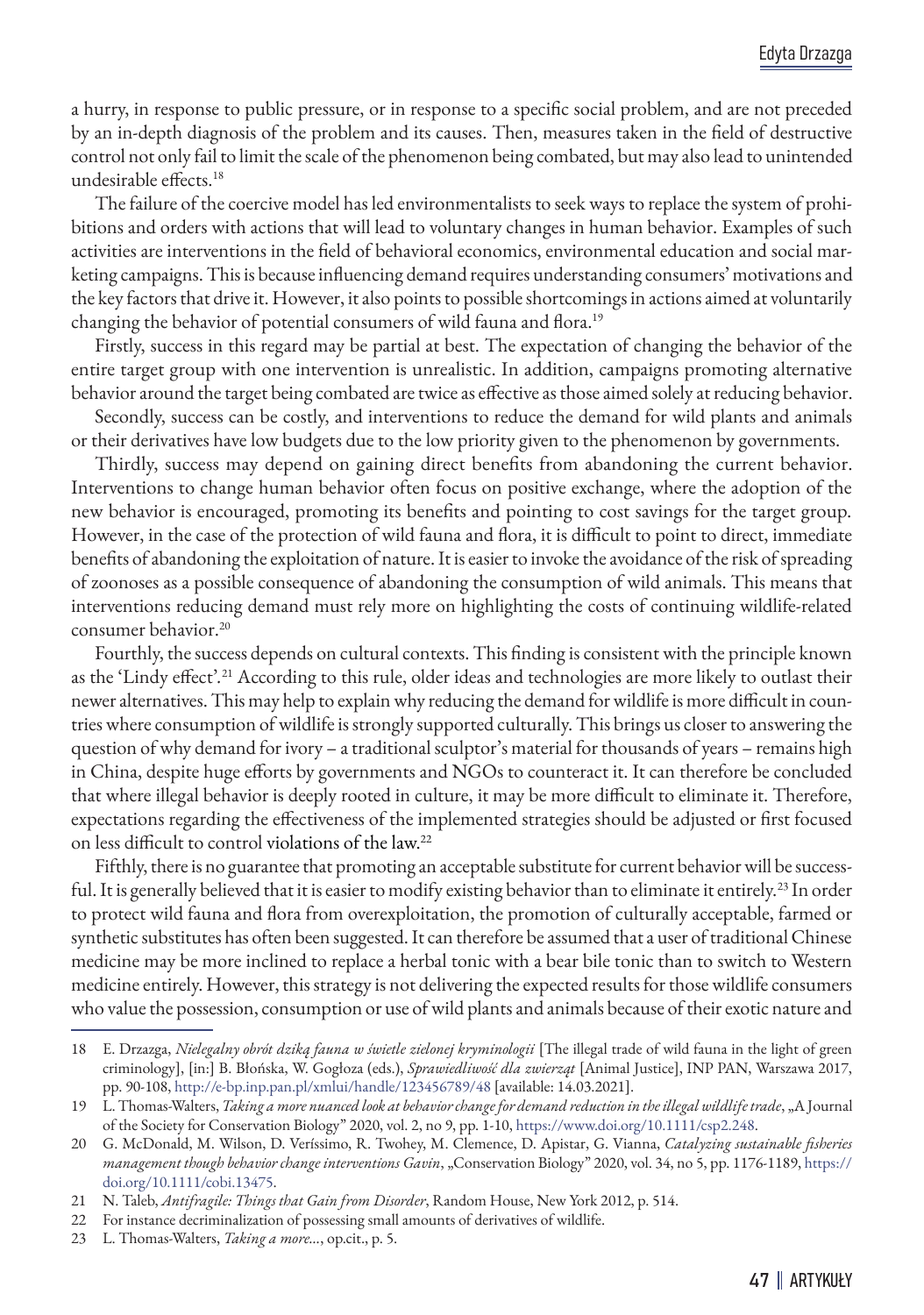high price.<sup>24</sup> Therefore, in order to identify and market suitable substitutes, it is essential to understand consumer motivation and consider the role of quality, price and availability of wild animals on the market.

In addition, special attention should be paid to the substitute that is being promoted to change behavior patterns. It may occur that an alternative product, e.g. a plant tonic indicated as an acceptable alternative to an animal tonic, is still made from endangered plant species.

As can be seen, social control of the illegal wildlife trade requires a holistic approach, taking into account both types of impacts – on demand and supply. At the same time, possible difficulties with the implementation of both types should be taken into account. The results of qualitative research are aimed at, i.a, exploration and an attempt to assess the state of Polish social control of illegal trade in wildlife, both on the supply and demand sides.

## **3. Methodology**

As part of the research, 20 anonymous in-depth interviews were conducted with various experts dealing with the problem of illegal trade in wild fauna and flora in Poland. In order to obtain a wide range of expert opinions, the selection included: representatives of the customs and tax service, police officers who are CITES coordinators, representatives of the Department of Customs of the Ministry of Finance, the State Council for Environmental Protection, representatives of the National Society for Nature Conservation 'Salamandra' and WWF Poland. The interview scenario as a research tool was developed on the basis of phenomenon recognition based on analysis of existing data as well as dogmatic and legal analysis. Expert interviews were recorded on an electronic medium. Then, they were transcribed and analyzed using the qualitative data analysis software – MAXQDA.

# **4. Control of supply and demand regarding illegal wildlife trade in Poland in the opinion of experts**

Social control of illegal trade in wild fauna and flora is mainly directed at the supply side of the phenomenon. Its scope is determined by legal regulations, which began with the Washington CITES Convention, Poland acceded to the Convention in 1989. CITES provisions came into force in 1991, while the first implementing provisions were issued in 1997. In the Act of 1997 on the protection of animals,<sup>25</sup> a ban on keeping, trading and transporting animals, their parts and derived products across the state border, subject to restrictions under international agreements without the required permit, was introduced.<sup>26</sup>

Currently, the Washington Convention has not been directly transposed into the Polish legal system. Council Regulation 338/97 and the implementing regulations of the European Commission should be applied. The legal act implementing the relevant regulations is the Act of April 16, 2004 on nature protection. In accordance with the applicable regulations, the Minister of Justice acts as the managing body of CITES, while the scientific body comprises the Polish Society for Nature Protection (PROP). Control over compliance with the provisions of the Washington Convention and the corresponding regulations is exercised by the Police (primarily responsible for controlling domestic trade) and the Customs and Tax Service (responsible for international trade). Both of the above institutions have CITES coordinators at voivodship levels. In 2006, the CITES Working Group was established in Poland as a platform for the exchange of information and cooperation of all the most important bodies, institutions and nongovernmental organizations.

<sup>24</sup> F. Courchamp, E. Angulo, P. Rivalan, R.J. Hall, L. Signoret, L. Bull, Y. Meinard, *Rarity value and species extinction: The anthropogenic Allee effect*, "PLOS Biology" 2006, vol. 4, no 12, pp. 2405-2410, [https://doi.org/10.1371/journal.pbio.0040415.](https://doi.org/10.1371/journal.pbio.0040415)

<sup>25</sup> Ustawa z dnia 21 sierpnia 1997 r. o ochronie zwierząt [Act on the protection of animals], [consolidated text] Dz.U. 2020 item. 638.

<sup>26</sup> Ustawa o ochronie przyrody [The Nature Conservation Act], [consolidated text] Dz.U. 2020 item 55.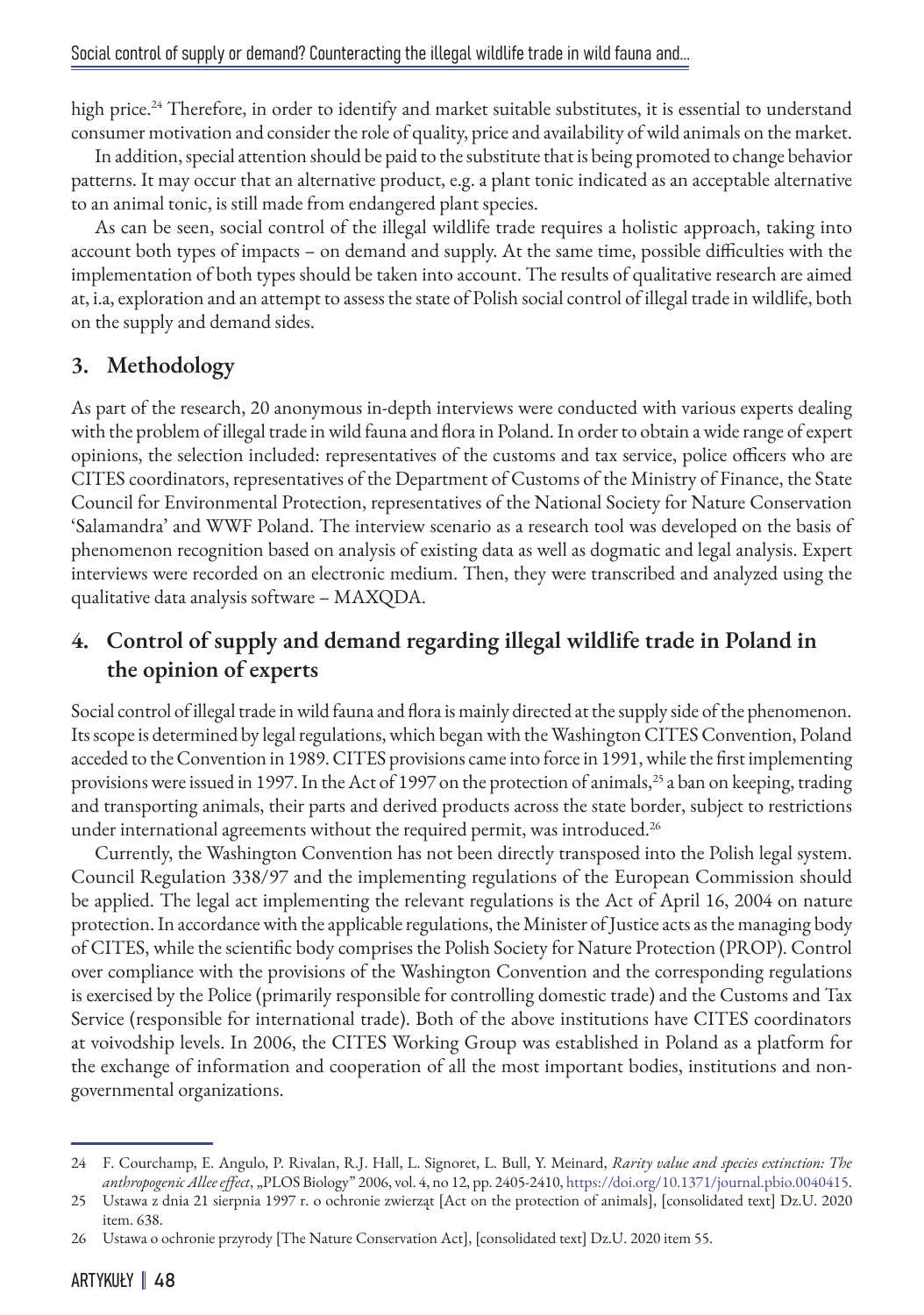According to respondents, the legal regulations governing the transport and trade of wild fauna and flora specimens on the domestic market are overly restrictive and are considered to be the strictest in Europe. This leads to the following interesting mechanism. The act of transporting a small quantity of a CITES specimen without meeting the legal conditions is a criminal offense that carries the same statutory penalty as smuggling in bulk. This means that, according to the applicable law, two phenomena that are different in terms of criminology – its supply and demand – are equal in terms of the statutory penalty. Consequently, the bodies of the judiciary as broadly understood take the following decisions. In order to avoid initiating the procedure, which, in their opinion, is disproportionate to the gravity of the act, representatives of the customs and tax services often turn a blind eye to small smuggling. Such violations of the law are most often an incidental attempt to meet the demand for a small amount of, for example, the TAM medication. On the other hand, if a case is opened, judges usually dismiss them. Thus, in Poland there is a bottom-up correction of a flawed criminal policy in the scope of the legally regulated degree of repression, which is still not differentiated in relation to various categories of acts. The excessively repressive – in the opinion of the respondents – control of the demand of the phenomenon thus leads to a persistent lack of reaction in cases of 'low weight'. This makes the entire control system leaky, including the supply side of the phenomenon. This state of affairs encourages a group of determined perpetrators to use the loopholes in the application of the law, which demonstrates that the priority given to the problem of illegal trade in wildlife is increasingly becoming lower. No wonder then that it is difficult to effectively counteract this phenomenon. This is despite the experts' proposals to amend the aforementioned legal regulations, consisting of shifting minor cases to the category of offenses.

The respondents were even more skeptical about the state of control of trade in wildlife on the internal market, pointing to the far-reaching inconsistency of legal regulations, which prevent effectively counteracting the supply of the discussed phenomenon. According to experts, the Animal Protection Act is an example of an overly elaborate and illegible legal act that requires immediate amendment. The animal registration model introduced in the Animal Protection Act did not meet the expectations. The Act introduced the obligation for each holder of a CITES specimen to report it to the animal register kept by the official competent for the place of keeping the animal. This obligation applies to two groups of specimens: live amphibians, reptiles, birds and mammals belonging to the species listed in Annexes A and B to Council Regulation 338/97 and all live animals of species hazardous to human life and health.27 The application should be accompanied by a copy of the document confirming the legality of the animal's origin, but the act only provides examples of types of such documents, thus giving room for various abuses.

In the opinion of the respondents, the above system does not provide a real possibility of verifying the animal's origin and thus revealing cases of illegal possession of a CITES specimen. This is because the district veterinarian only states that the animal was born in captivity. It is a technical activity during which the legality of the animal's origin is not verified in any way. In addition, the obligation to register the animal rests with the final buyer of the specimen, for whom it is most difficult to prove the legal origin of the animal. On the other hand, persons placing a given specimen on the market are exempt from this obligation. This example also shows the inadequacy and interdependence of social control of demand and supply of the phenomenon. However, this time, poor social control of supply makes effective demand control impossible.

The above-mentioned relationships relate to the formalized part of the control of supply and demand of the phenomenon. Interviews with experts on informal methods of counteracting wildlife trafficking provide equally interesting conclusions. Respondents agreed that CITES crimes are assigned one of the lowest priorities. The knowledge of the phenomenology of the situation and related legal regulations among representatives of the judiciary was assessed as low. It is non-governmental organizations such as WWF Polska (World Wildlife Fund; hereinafter: WWF) or PTOP Salamandra that have undertaken actions to raise public awareness of the broadly understood negative consequences of wild nature exploitation: legal and social.

<sup>27</sup> Council Regulation (EC) No 338/97 of 9 December 1996 on the protection of species of wild fauna and flora by regulating trade therein, OJ EU L 61, 3.03.1997, pp. 1-69.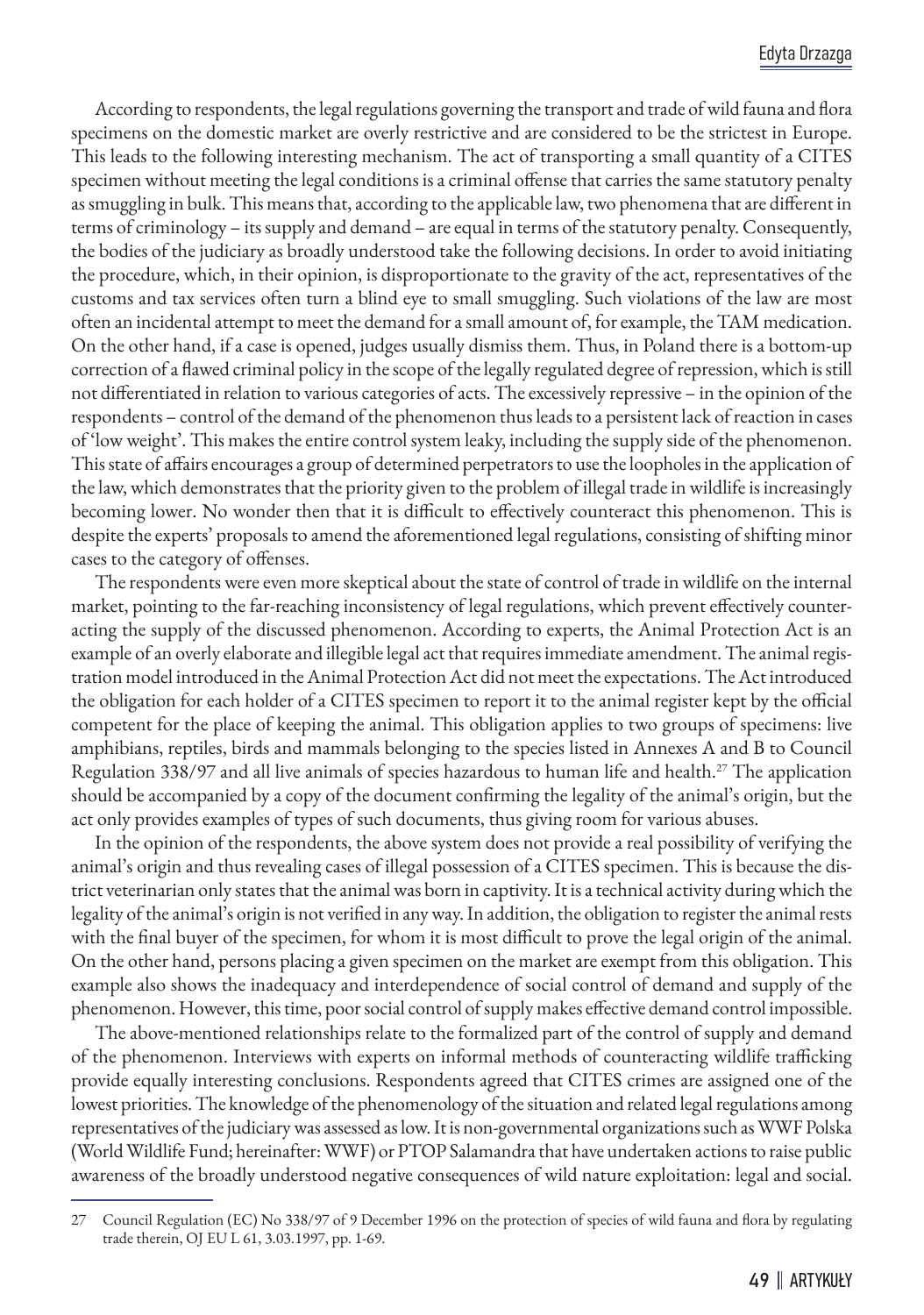Thus, the burden of social demand control in the form of attempts to change consumer behavior was on the NGOs. At the same time, most of these activities were informative and based on messages referring to the rationality of recipients who wanted to avoid the negative effects of violations of the law.

### **5. Summary**

In order to effectively counteract illegal trade in wild fauna and flora, it is necessary to recognize the patterns of the phenomenon and to design a social and criminal policy in this area that will be an adequate response to both the supply of the phenomenon and its demand. It is impossible to ignore the interaction between the two types of controls. In Poland, this mechanism is particularly vivid in the situation when the measures provided by the law are inadequate, i.e. excessively repressive in the case of low weight offences. Paradoxically, this leads to unforeseen side effects, i.e. weaker control of the supply of the phenomenon. On the other hand, inadequate regulation of supply control in the case of trade in wildlife on the internal market – as in the model of animal registration described above – shifts the burden of responsibility onto their owners. At the same time, they rarely bear the consequences of their actions due to the low effectiveness of the application of the law and little interest from the judiciary in the control of the discussed phenomenon.

In addition, it is worth learning from the experiences of other branches of knowledge in the field of informal demand control for wildlife. It concerns the design of social campaigns promoting a change in the behavior of potential consumers that will take into account postulates developed on the basis of behavioral economics, environmental education and social marketing campaigns. Therefore, it seems necessary to involve the state in cooperation with non-governmental organizations. However, the implementation of both this and the other postulates raised above requires, above all, political will. Unfortunately, control of illegal trade in wild fauna and flora, as well as the prevention of other crimes against the natural environment, is invariably one of the lowest priorities in Poland.

# **Bibliography**

### **Legal acts**

- Konwencja o międzynarodowym handlu dzikimi zwierzętami i roślinami gatunków zagrożonych wyginięciem, sporządzona w Waszyngtonie dnia 3 marca 1973 r. [The Convention on International Trade in Endangered Species of Wild Fauna and Flora], Dz.U. 1991 No 27 item 112.
- Council Regulation (EC) No 338/97 of 9 December 1996 on the protection of species of wild fauna and flora by regulating trade therein, OJ EU L 61, 3.03.1997, pp. 1-69.
- Ustawa z dnia 21 sierpnia 1997 r. o ochronie zwierząt [Act on the protection of animals], [consolidated text] Dz.U. 2020 item. 638.
- Ustawa o ochronie przyrody z 16 kwietnia 2004 r. [The Nature Conservation Act], [consolidated text] Dz.U. 2020 item 55.

### **Scientific publications**

- Brondizio S., Settele J., Díaz S., Ngo H.T. (eds.), *The IPBES' 2019 Global Assessment Report on Biodiversity and Ecosystem Services*, IPBES, Bonn 2019,<https://ipbes.net/global-assessment>[available: 20.09.2020].
- Cook D., Roberts M., Lowther J., *The International Wildlife Trade and Organised Crime: a Review of the Evidence and the Role of the UK*, Godalming, Wolverhampton 2002, [https://www.academia.](https://www.academia.edu/8178488/The_International_Wildlife_Trade_and_Organised_Crime_a_review_of_th) edu/8178488/The International Wildlife\_Trade\_and\_Organised\_Crime\_a\_review\_of\_the\_evidence\_ and the role of the UK [available: 11.10.2020].
- Courchamp F., Angulo E., Rivalan P., Hall R.J., Signoret L., Bull L., Meinard Y., *Rarity value and species extinction: The anthropogenic Allee effect*, "PLOS Biology" 2006, vol. 4, no 12, pp. 2405-2410, [https://](https://doi.org/10.1371/journal.pbio.0040415) [doi.org/10.1371/journal.pbio.0040415](https://doi.org/10.1371/journal.pbio.0040415).